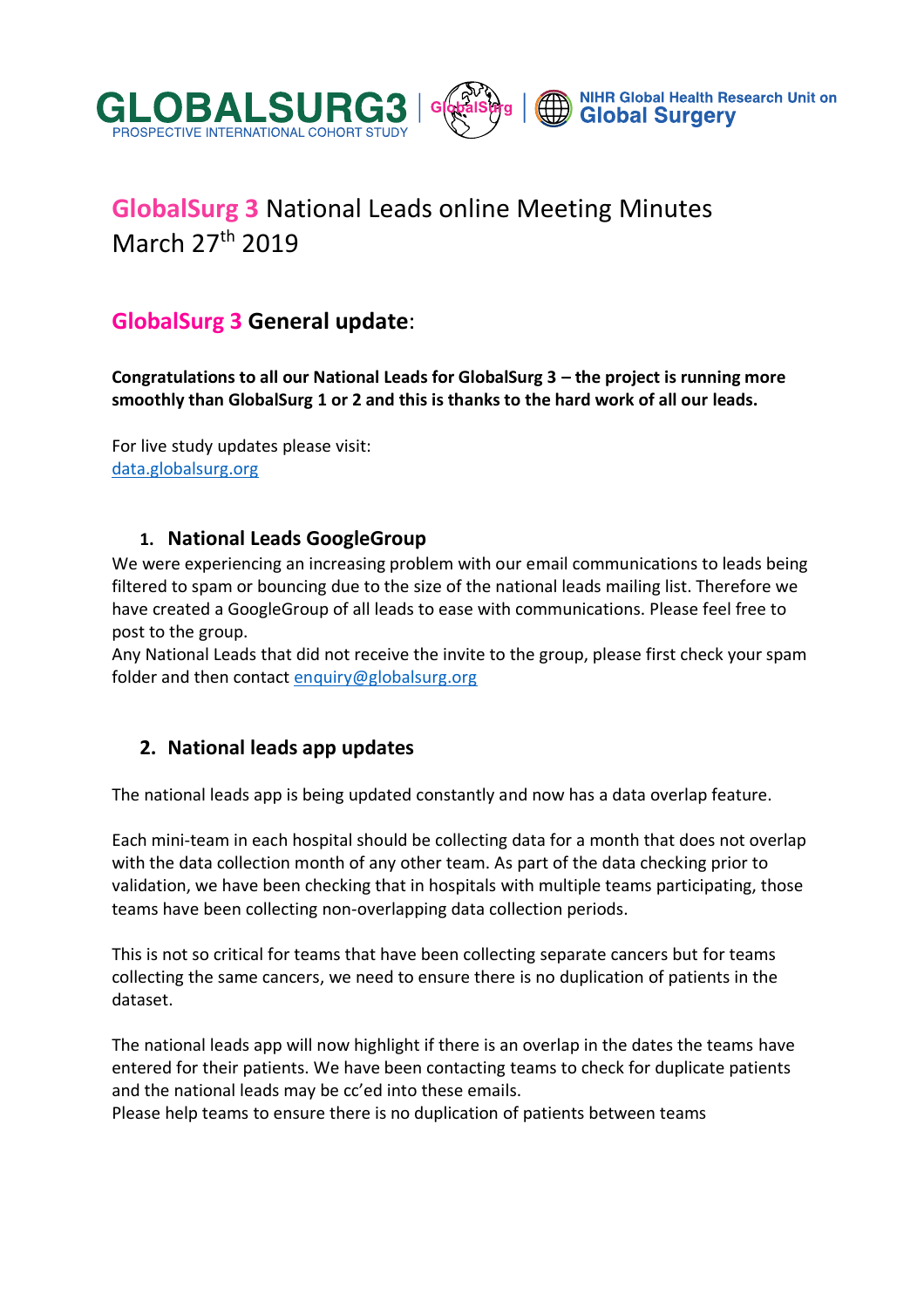



### **3. Validation**

We have recorded a new podcast on validation available either via the website or from the GlobalSurg SoundCloud

<https://globalsurg.org/who-is-enquiryglobalsurg-org/>

<https://soundcloud.com/user-418654925/globalsurg-data-validation>

Please listen and distribute the podcast to your collaborators. If any leads would like to join a podcast discussion please let us know – we can dial in leads via GoToMeeting to record the podcast provided the internet connection is good enough.

#### **Data Confirmation**

All teams need to tick the box on the '*Data Collection Completion'* form in their **'***Authorship'* project to confirm their data collection is complete and finalised. This is really important as it represents the formal handover of the data from the team to GlobalSurg. We issued a deadline of last Sunday for teams to complete this task or there is a risk their data will not be included in the study and they will therefore not be included on the final publication list if they do not confirm their data entry is complete.

There are currently 46 teams with data entry that have not yet completed this. We are doing everything we can to support and assist teams to get this completed and leads may be cc'ed into these communications

#### **Validations Accounts update:**

Validation is already going much better than the processes we had in place for GlobalSurg 2

We now have 323 validators registered. We need a further 107 if we are to meet our target of an independent validator in every participating hospital. We have written to all leads listing the hospitals in their country still requiring a validator – please continue to assist with recruitment of validators at these hospitals. Hospitals requiring a validator can also be seen in the national leads app

For the 323 registered validators, we have issued accounts for 280. The reason for the delay with the other accounts will be an issue with the primary data – either operation dates out with their stated data collection period, or some other variables missing. We are contacting primary data collection teams regarding these issues and we will cc leads into these emails. Please support teams to amend their data as necessary, explain where the issues are and help them ensure their data is as high quality as it can be.

All of the information about which teams need to amend items in their primary data can be found in the national leads app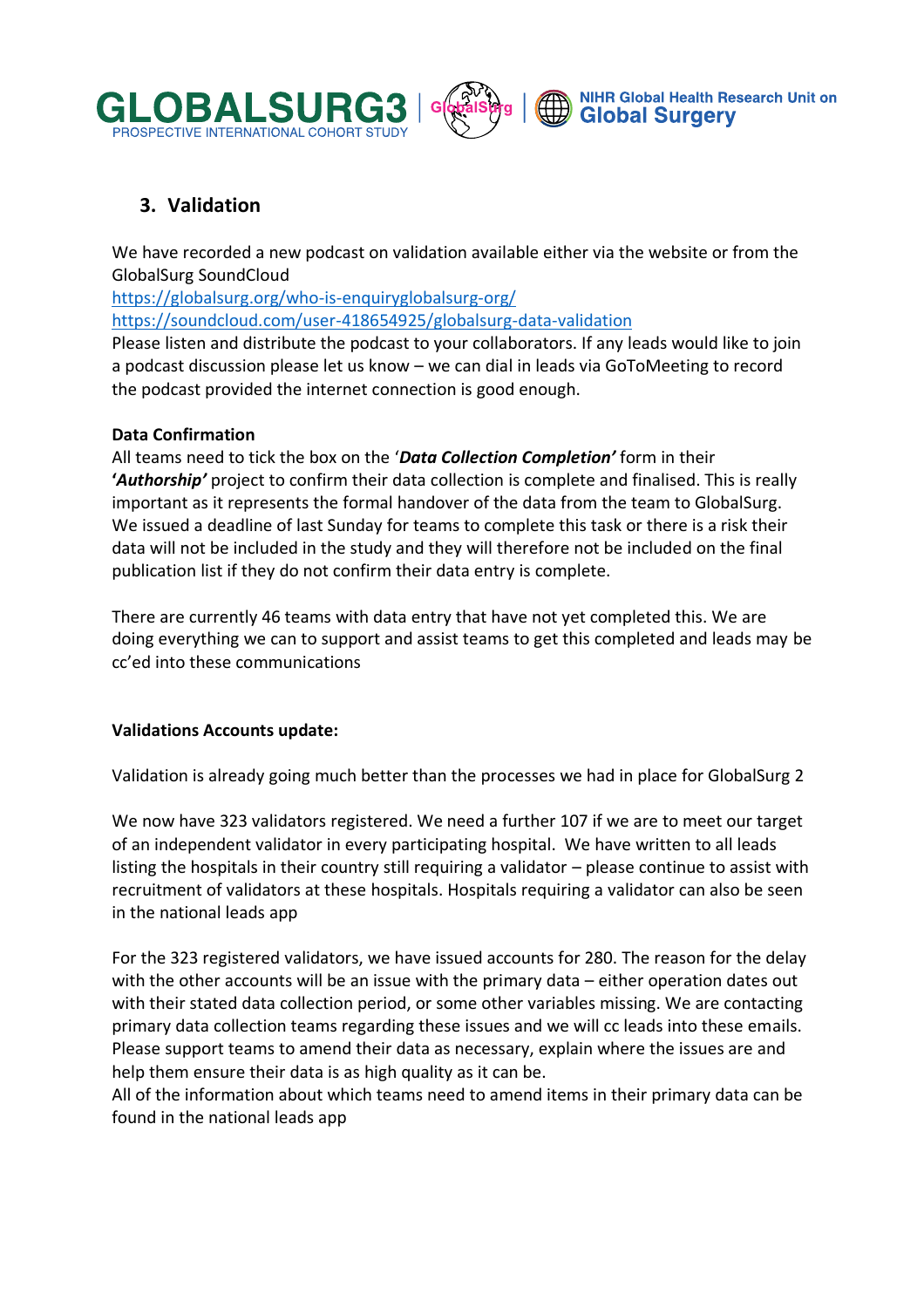



#### **Validation stages:**

Validators must complete stages 1 **and** 2 in their REDCap accounts. Stage 1 is about checking the patients points entered by the primary data collection team. Stage 2 is about the methods of identifying patients and checking case ascertainment – have all the patients that should have been included been entered into REDCap and identifying if there are any missing patients.

#### **Deadline extension**

The deadline for validators has been extended to 10pm on Tuesday April  $23^{rd}$  – this reflects the delays that have occurred with having to go back and clarify some data with primary data teams. The extension should give validators sufficient time to complete the task.

Overall validation is progressing well, it's a lot of work but we're hoping journal editors are going to be very impressed with the efforts everyone is going to in order to ensure the data is of high quality.

We are not aware of anyone else internationally undertaking validation so we are really setting the standard with this aspect of the study.

### **4. Hospital Level Survey**

This is the separate project within GlobalSurg 3 that collects data at the level of the hospital, rather than the level of the patient.

We've now had some extremely positive feedback from 15 national leads over the last month. Thank you to everyone who has shared their thoughts and suggestions on this.

The questionnaire is nearly in its final form with approximately 16 questions in total covering some simple variables at the hospital level

This will be tested across a sample of 5 or so pre-determined hospitals to ensure it is clear and concise. It will then be sent to GS3 validators in the first instance.

# **5. Hospital leads**

This position can be nominated by the national leads at hospitals where there are multiple teams participating.

The position is not necessary at every hospital

Hospital leads must have been a member of a data collection team (national leads do not need to take part in primary data entry) and should assist with recruitment of a validator at their hospital

We are not expecting leads to retrospectively appoint hospital leads at this stage but if any were appointed during the data collection and entry period, please make sure you have communicated this to us via the 'Hospital Leads' tab in the national leads app otherwise these individuals will not be named as hospital leads on the authorship list